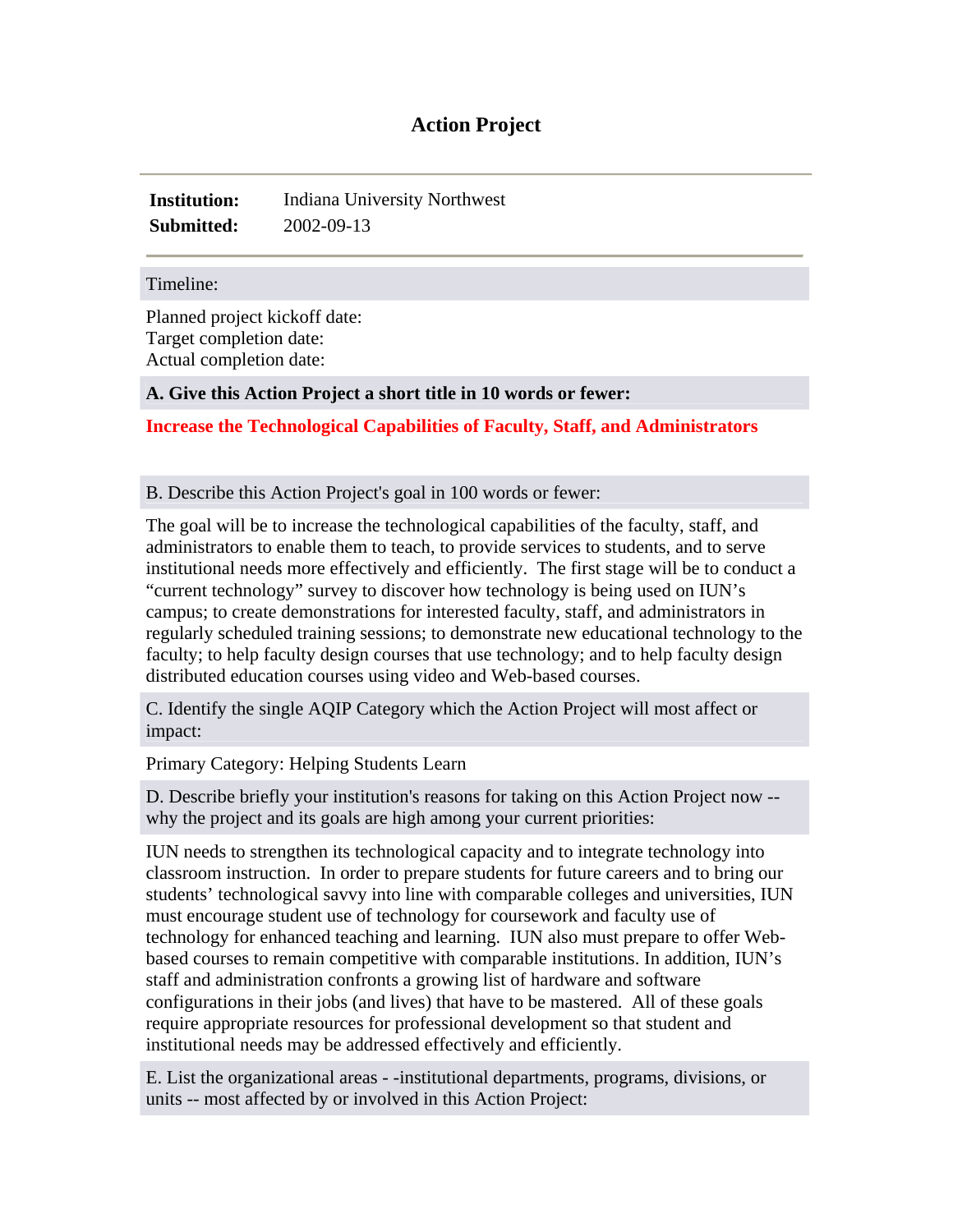The Center for Excellence in Teaching and Learning, the Office of Academic Affairs, the Vice-Chancellor for Technology, the Faculty Organization's Faculty Development Committee, the Faculty Colloquium on Excellence in Teaching (FACET) members, and Instructional Media.

F. Name and describe briefly the key organizational process(es) that you expect this Action Project to change or improve:

Critical processes most affected are: faculty, staff, and administrative professional development, classroom teaching, student learning, and office operations.

G. Explain the rationale for the length of time planned for this Action Project (from kickoff to target completion):

Add the appropriate use of technology to the criteria for evaluating teaching and for teaching awards.

Add the appropriate use of technology to the criteria for evaluating staff performance and for staff performance awards.

Add the appropriate use of technology to the criteria for evaluating administrators and for administrative performance awards.

Create a "Techie Trophy" or "Most-Wired Award" for innovative use of instructional technology for faculty, staff, and administrators.

H. Describe how you plan to monitor how successfully your efforts on this Action Project are progressing:

Measures to be tracked are: number of seminars for, and by, faculty, staff, and administrators on instructional and professional technical topics; number of training sessions for, and by, faculty, staff, and administrators on instructional and professional technical software, the use of technology by faculty in the classroom to extend their apagogical reach, and surveys measuring the use of technology by staff, both professionally and personally.

I. Describe the overall "outcome" measures or indicators that will tell you whether this Action Project has been a success or failure in achieving its goals:

The number of technologically equipped classrooms, the number of requests for instructional technological devices to be delivered to classrooms; the number of requests to be scheduled in classrooms equipped with instructional technological devices; the number of faculty using computer-based course management software (such as WebCT or IU's Oncourse), and the number of Web-based courses offered. In addition, scores on student course evaluations may rise. The use of technology by staff, both professionally and personally, may rise, and so might office efficiency.

J. Other information (e.g., publicity, sponsor or champion, etc.):

Conduct a "current IUN technology use" survey to discover how technology is being used on IUN's campus and create presentations to demonstrate that use to the rest of the faculty, staff, and administrators.

Establish the baseline number of seminars for, and by, faculty, staff, and administrators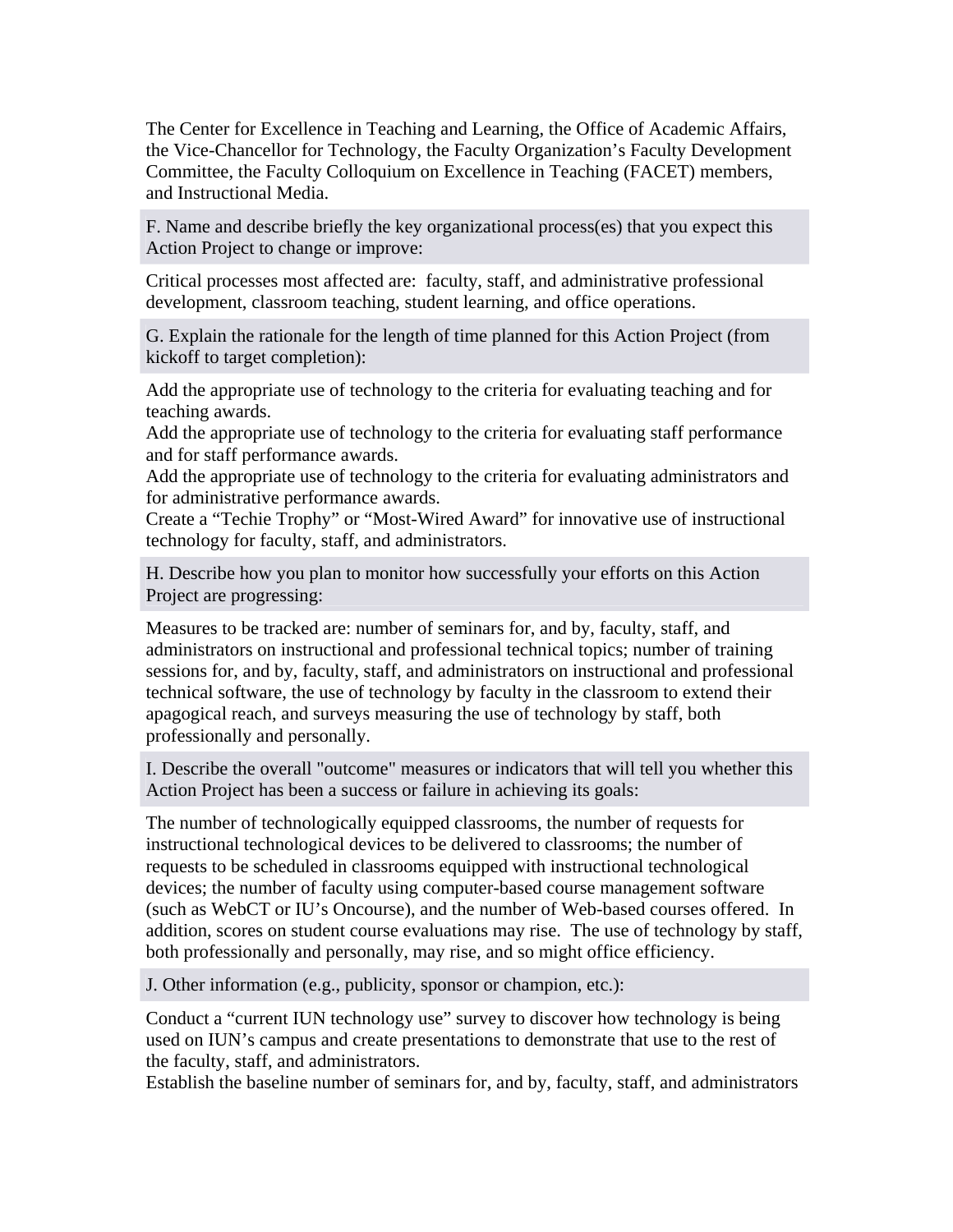on instructional and professional technical topics.

Establish the baseline number of training sessions for, and by, faculty, staff, and administrators on instructional and professional technical topics. Develop assessment tools to measure the effectiveness of the above seminars and training sessions. Number of seminars for, and by, faculty, staff, and administrators on instructional and professional technical topics – increase 10%

Number of training sessions for, and by, faculty, staff, and administrators on instructional and professional technical topics – increase 10%Use of technology by faculty, staff, and administrators in the classroom and on the job– increase 10%Use of computer-based course management software – increase 10%Use of e-mail for instructional purposes – increase 10%Number of Web-based courses offered – increase 10%

Number of chat-rooms utilized for instructional purposes – increase 10%

Last Action Project Update:

A. Describe the past year's accomplishments and the current status of this Action Project.

The main goal for the first year of this Action Project was to gather statistics to serve as baseline data to measure activity changes in the area of technology. The instrument used to accomplish this was a survey issued to three groups: faculty, staff, and students.

Each survey's contents were group specific, although they had several elements in common. Each survey attempted to measure three factors: current technological activity level, user satisfaction concerning that activity level, and user interest in either more training or initial training in particular activity levels. Unfortunately, the return rate for the surveys was less than desired; producing values that aren't statistically significant due to the smaller than anticipated sample sizes.

B. Describe how the institution involved people in work on this Action Project.

Faculty and staff involvement in the Technology Subcommittee was solicited via announcements at Faculty Organization meetings and e-mail messages to faculty and staff. These appeals resulted in volunteers from the following areas: the Director of Human Resources, two faculty members from Computer Information Systems, a faculty member from the School of Education, the Director and two staff members from Information Technology, three faculty from the School of Business, and the Director of the Center for Teaching Excellence.

After an initial meeting to discuss both the intent and the potential content of the surveys, each of the individual surveys were created by Subcommittee members: the student survey by Bert Scott (School of Business), the staff survey by Jackie Coven (Information Technology), and the faculty survey by Mike Certa and Judy Knapp (Computer Information Systems). The surveys were reviewed and critiqued in a series of meetings that resulted in their final form. The final surveys were submitted to the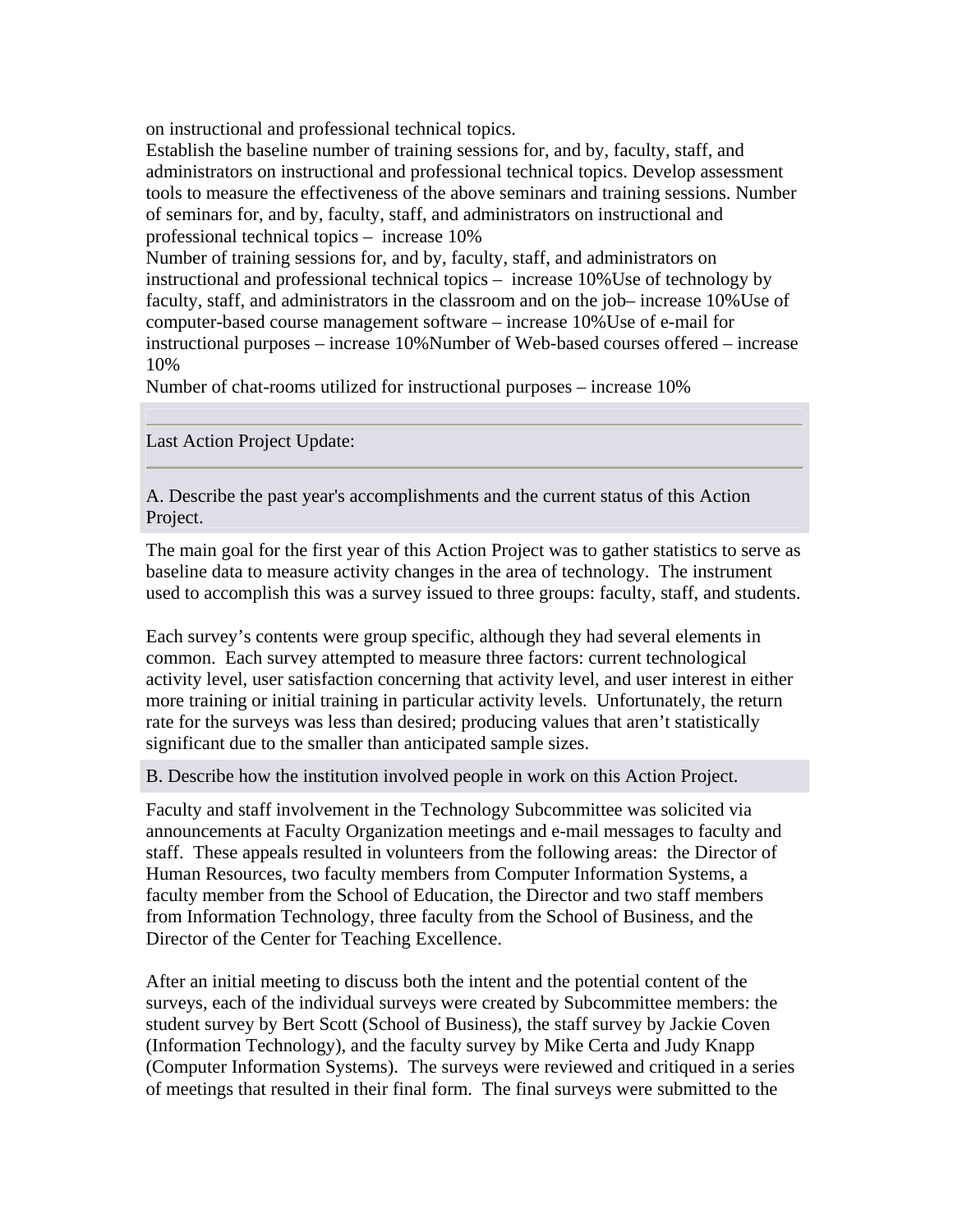AQIP Committee for administration and tabulation.

In an attempt to stimulate faculty, staff, and students to participate in the survey, nine gift certificates (3 in each category) valid in IUN's bookstore were offered as prizes. In order to participate in the drawing for the prizes, a survey had to be returned. All of the groups had two weeks to complete the surveys. The response was: students – 10%, staff  $-22\%$ , and faculty  $-15\%$ .

Once the surveys were returned, tabulation proved to be a problem. IUN used to have an Institutional Researcher position; however, the post has been vacant since the last incumbent's retirement. An appeal was made to the faculty for help, and two faculty members (one from the School of Business and one from the School of Public and Environmental Affairs) agreed to tabulate the surveys and to provide preliminary statistics. Unfortunately, because the faculty members had to juggle this task with their normal duties, the information only became available in late June after most the faculty were unavailable because of the summer break.

C. Describe your planned next steps for this Action Project.

1. Cross check the survey results with other statistical sources to see how representative the survey samples might be. For example, IU has a course management software program named Oncourse. Our faculty survey asked if the faculty member uses Oncourse, so we have a value for that in the survey responses. The Oncourse management package has the capability for tracking the number of instructors using the package. If the two values correlate, it might boost the survey's credibility.

2. Brainstorm methods for getting better survey responses for this year's surveys.

3. Review the surveys' contents to simplify them. Comments from faculty and staff, and from the two faculty tabulators, indicate that some of the questions need to be simplified.

4. Agitate for a full-time Institutional Researcher to more fully institutionalize the survey process and to professionalize the survey design.

D. Describe any "effective practice(s)" that resulted from your work on this Action Project.

Until the survey responses are disseminated to the institution, no effective practices can be changed based on those responses

E. What challenges, if any, are you still facing in regards to this Action Project?

Institutionalizing the survey-Institutional Researcher process.

F. If you would like to discuss the possibility of AQIP providing you help to stimulate progress on this action project, explain your need(s) here and tell us who to contact and when?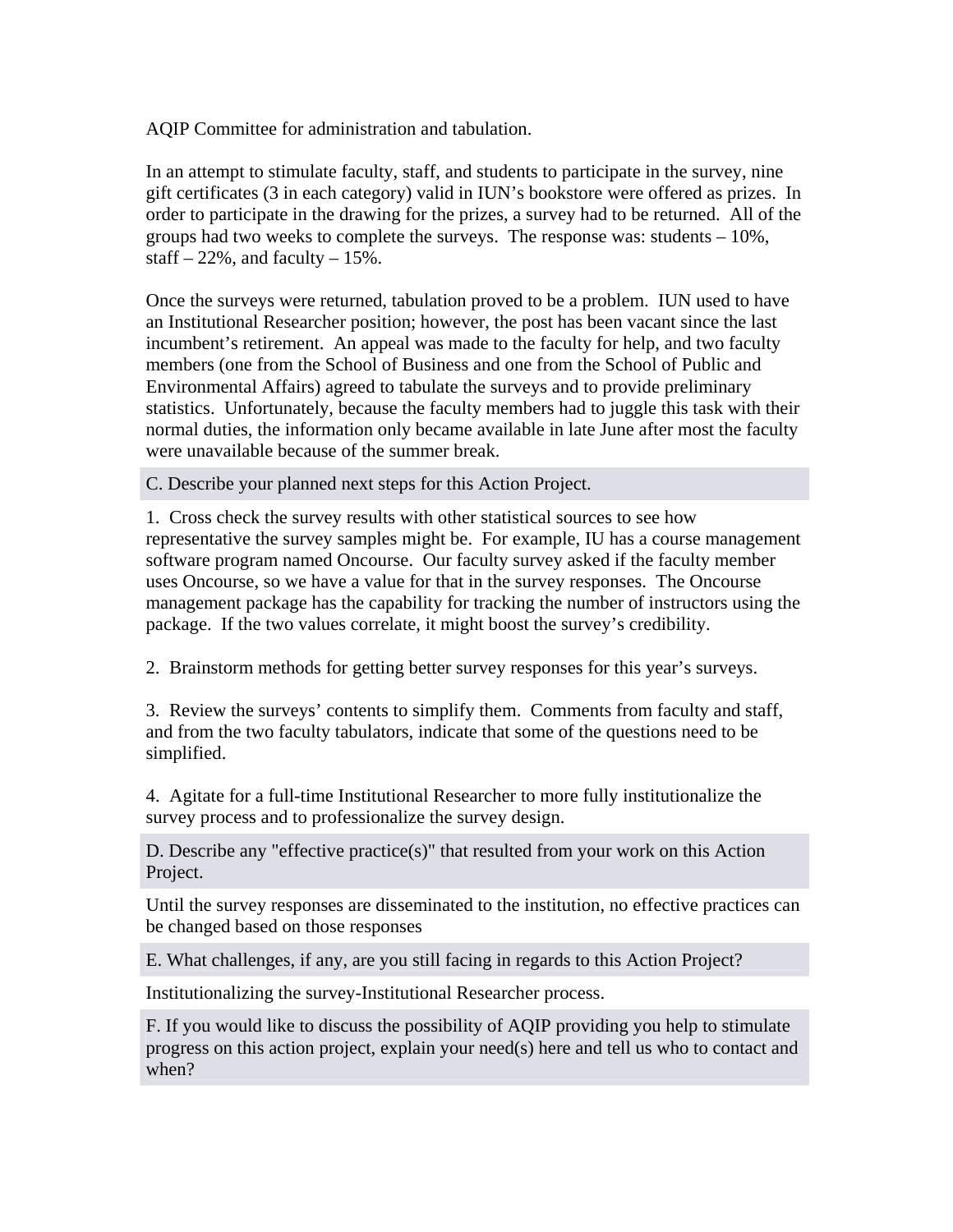# **Action Project**

**Institution:** Indiana University Northwest **Submitted:** 2002-09-23

#### Timeline:

Planned project kickoff date: Target completion date: Actual completion date:

## **A. Give this Action Project a short title in 10 words or fewer:**

## **Intervention for First Year Students: The Freshman Experience**

### B. Describe this Action Project's goal in 100 words or fewer:

The broad outcome of this action project will be to develop a first-year college support structure so that entering students choose to persist into their second year. Specifically, this support structure would include a systematic approach to: 1) a freshman orientation experience; 2) student placement with prompt testing; 3) programs and services for students who don't have requisite skills; and 4) data collection procedures to assess student retention into the second year of college.

C. Identify the single AQIP Category which the Action Project will most affect or impact:

Primary Category: Helping Students Learn

D. Describe briefly your institution's reasons for taking on this Action Project now - why the project and its goals are high among your current priorities:

A number of surveys and other sources of data point to a need for ways to improve our students' first-year experience in college. For example, from 1991 to 1999, the percentage of first-year students who persist into their second year fell from 61.6 to 54.2. Data indicate a disproportionate percent of first-year students do not persist into the second year of college because they lack the academic skills necessary to be successful in college. For example, in 2001, 73.9% of entering freshmen at IUN had SAT composite scores of below 1000, and 31.8% of entering freshmen in 2001 had SAT composite scores of 799 or below.

E. List the organizational areas - -institutional departments, programs, divisions, or units -- most affected by or involved in this Action Project:

All academic units, all academic programs, Financial Aid, Admissions, and Student Services.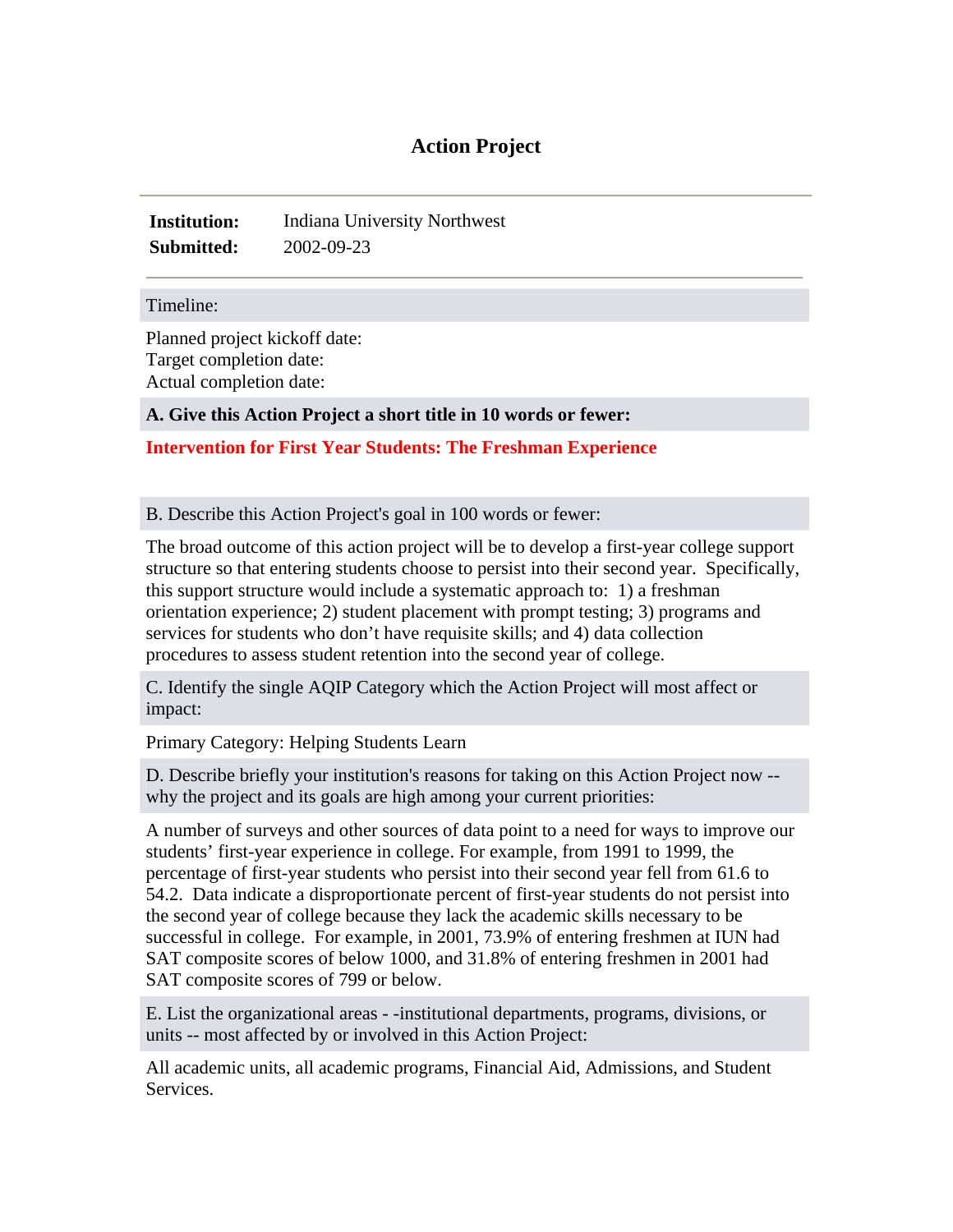F. Name and describe briefly the key organizational process(es) that you expect this Action Project to change or improve:

Critical processes include advising, registration, scheduling, financial aid, and student support services that allow students to enroll in regular university courses only after they have demonstrated adequate skills in reading, writing and mathematics. Students unable to demonstrate these skills would either be deferred to Ivy Tech or provided appropriate skill development at IUN that will ensure that students have adequate understanding of university support services, advising services, financial aid, and admissions.

G. Explain the rationale for the length of time planned for this Action Project (from kickoff to target completion):

Newsletters, training programs on advising, email updates from the task force, data presentations to the Deans Council and Faculty Organization, focus groups of students.

H. Describe how you plan to monitor how successfully your efforts on this Action Project are progressing:

Course withdrawal rates (reason for withdrawal, date of withdrawal), number of students enrolled in developmental courses, pass rates of students taking regular university courses after completing developmental courses, drop/add rates (reason, by course, by instructor).

I. Describe the overall "outcome" measures or indicators that will tell you whether this Action Project has been a success or failure in achieving its goals:

Second-year retention rate, student semester GPA, surveys of student satisfaction with university support services, advising services, financial aid, and admissions, attendance at orientation (success/failure of those that attended, retention rate of those that attended each year, number of tutoring sessions held (number of student attending per course, their success rate), the number of college credits earned, use of advising system, faculty satisfaction with placement of students in courses appropriate to their abilities.

J. Other information (e.g., publicity, sponsor or champion, etc.):

Flowchart current processes

Develop baseline measures; Develop indicators and begin collecting data Investigate freshman orientation processes at other institutions; Further define freshman orientation process

Develop a process for early intervention; Reduce the number of students who are improperly placed in coursework by 15%

Increase student credits earned by 15%

Improve second year retention rate by 15%Improve measured student satisfaction with university support services, advising services, financial aid, and admissions by 20% Increase student use of advising system by 20% over the first year

Last Action Project Update: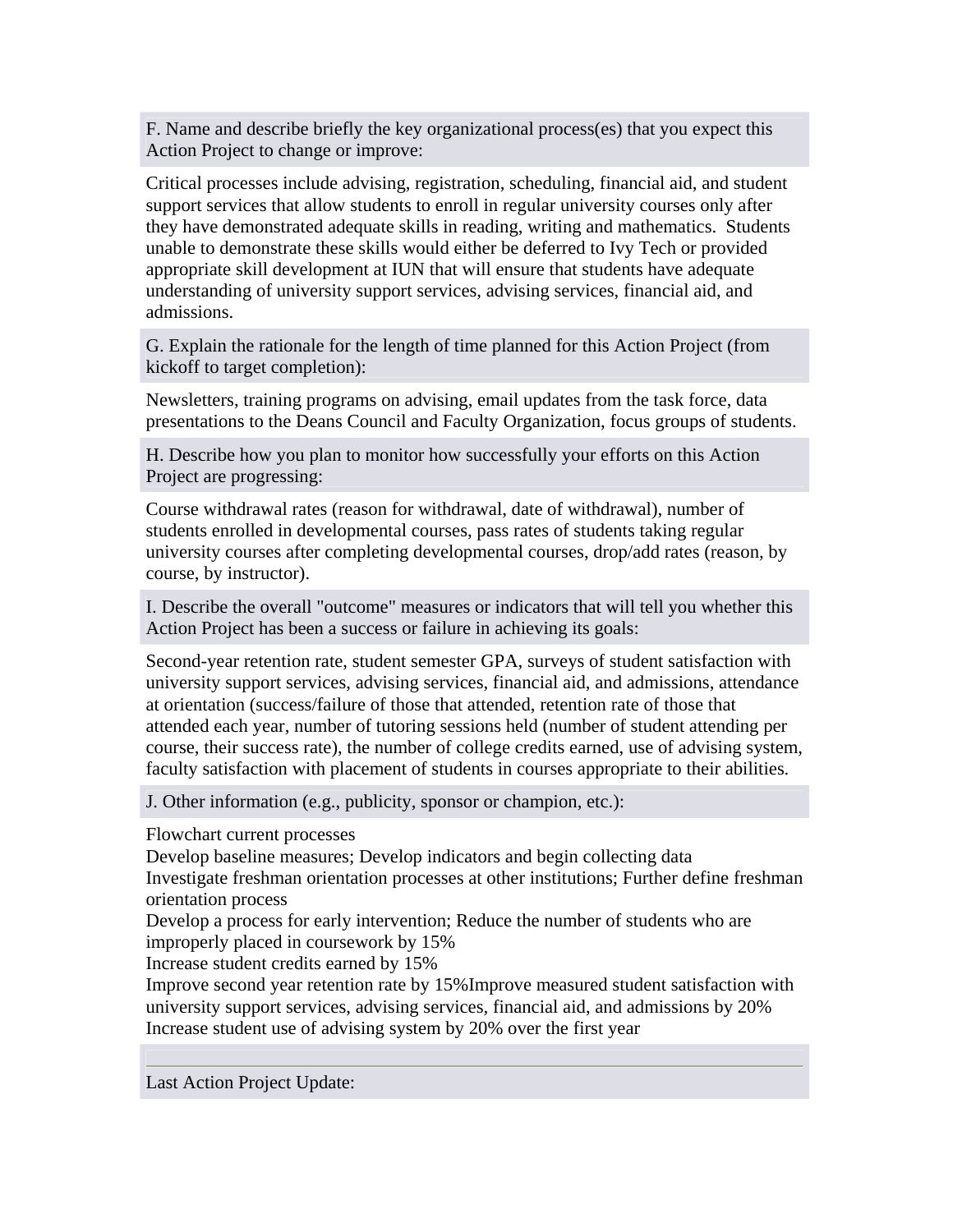A. Describe the past year's accomplishments and the current status of this Action Project.

This action project was addressed within the context of a continuing Indiana University effort to improve retention from the first to the second year on all eight campuses. While our first-to-second-year persistence rates had improved for 2 years, rising from 57.6 percent in 2000 to 66.3 percent in 2002, IUN, along with the other IU campuses, are seeking higher first-year persistence in order to improve college graduation rates in the state of Indiana. Accomplishments during 2002-2003 include the following:

1. Implementation and fine-tuning of placement into the Critical Literacy Program, Fall 2002. This program is the cornerstone of Action Project 1 and provides pre-college level preparatory instruction in study skills and in the basic skill areas of Reading Comprehension and English. The program enrolled 116 students in Fall 2002 and 251 students in Fall 2003.

2. Enhancement of New Student Orientation. While not required, attendance at orientation was strongly encouraged in letters sent to newly admitted students. Over 400 students (of 1942 newly admitted) attended one of three sessions offered in June and August 2003. Orientation was enhanced in 3 ways: First, in order to accommodate the 438 students admitted between July 1 and the middle of August, we moved one Orientation session to August 15. Second, we brought in a guest speaker from Monster.com. This presentation and our faculty panel were rated very favorably by attendees. Third, we invited parents to attend New Student Orientation and included a special segment addressing their concerns. Approximately 400 parents attended the 2003 sessions. Anecdotal reports from faculty advisors showed that they appreciated having parents involved in the orientation and advising process.

3. Attendance by several IUN staff at Student Success Retreats organized by the Indiana University Vice President for Student Development and Diversity. August 2002, February, 2003

4. Formation of and regular meetings of IUN Student Retention Group, September 2002-present.

5. Submission of the Campus Retention Action Plan to the VP for Student Development and Diversity December 2002. The Plan includes brief descriptions and suggestions for improvement of all programs related to retention.

6. Formation of 3 subcommittees to address retention issues: 1)coordination of tutoring and mentoring, 2)student assessment/advising/tracking, and 3)orientation

7. Two assessment accomplishments: 1)Pilot-testing of a University-wide assessment instrument (722 student records) to evaluate retention initiatives in 2003-2004. The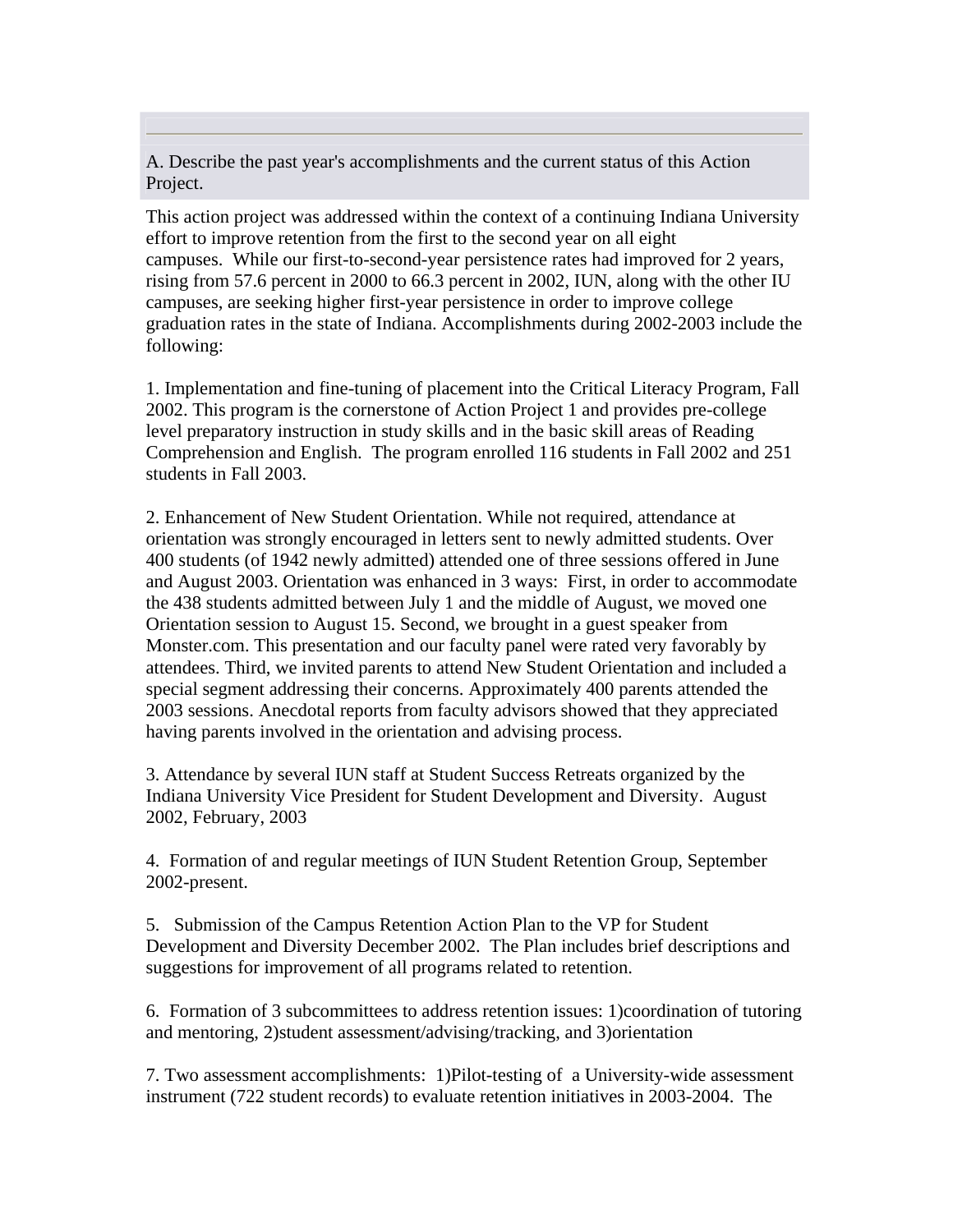instrument will allow us to track students who participate in various retention programs, and to compare their course enrollments, grades, and persistence to those of students who do not participate in these programs. 2) Increased response rates on the National Survey of Student Engagement from 32% in 2002 to 43% in 2003.

8. Available results: First-year-to-second-year persistence rates for 2003 are not yet available. But a related statistic, persistence from first semester to the second semester has increased from 78.9% in 2001 to 80.1% for 2002, also continuing a trend begun in 2000. Responses to the 2003 National Survey of Student Engagement question, "To what extent does your school emphasize providing the support you need to help you succeed academically?" suggest that we may have cause for concern. Thirty-four % of first-year students answered "very little" or "some" in contrast to the 31% of students who answered similarly in 2002.

### B. Describe how the institution involved people in work on this Action Project.

Responsibility for the action project was moved from the IUN AQIP committee to the Retention Group, which was composed of 17 members from existing functional areas related the to action project. These departments and programs include Admissions, Financial Aid, Registrar, Career Services, Guided Studies, Occupational Development, Multicultural Affairs, Student Activities, the English and Math Departments, and the School of Education. Interest and motivation was maintained by 1)attendance at University-sponsored retention retreats; 2)high expectations for reporting standards from NCA and the VP for Indiana University Vice President for Student Development and Diversity; 3)regular meetings which offered the opportunity for structured, mission-oriented conversation between the functional groups who had frequently been operating relatively autonomously.

Improving of the Critical Literacy and mathematics placement criteria was achieved by close cooperation among university colleagues from different departments, including Admissions, the Math department, and faculty advisors from the College or Arts and Sciences. New Student Orientation involved faculty, students, and staff in planning. Dates were announced early in the year and email reminders were sent to participants before each session. Faculty members were encouraged to participate in the Faculty Panel during each session. We also increased efforts to involve student organizations and clubs with very positive results. There was an impressive representation of student groups and our student guides (ambassadors) were actively involved in the project. Anecdotal reports showed that the atmosphere was perceived as much more festive and collegial in 2003 than in 2002.

## C. Describe your planned next steps for this Action Project.

The Retention Group will continue to meet this year to review the progress of the Critical Literacy program as well as several other first-year retention programs that were not closely scrutinized during 2002-03. The first set of tracking data related to course enrollment patterns, grades, and retention of students who participate in the programs will help us to see which of these programs is working well. We plan to increase the availability and visibility of academic support programs, including tutoring , mentoring, and Supplemental Instruction. Planning for Summer 2004 Orientation will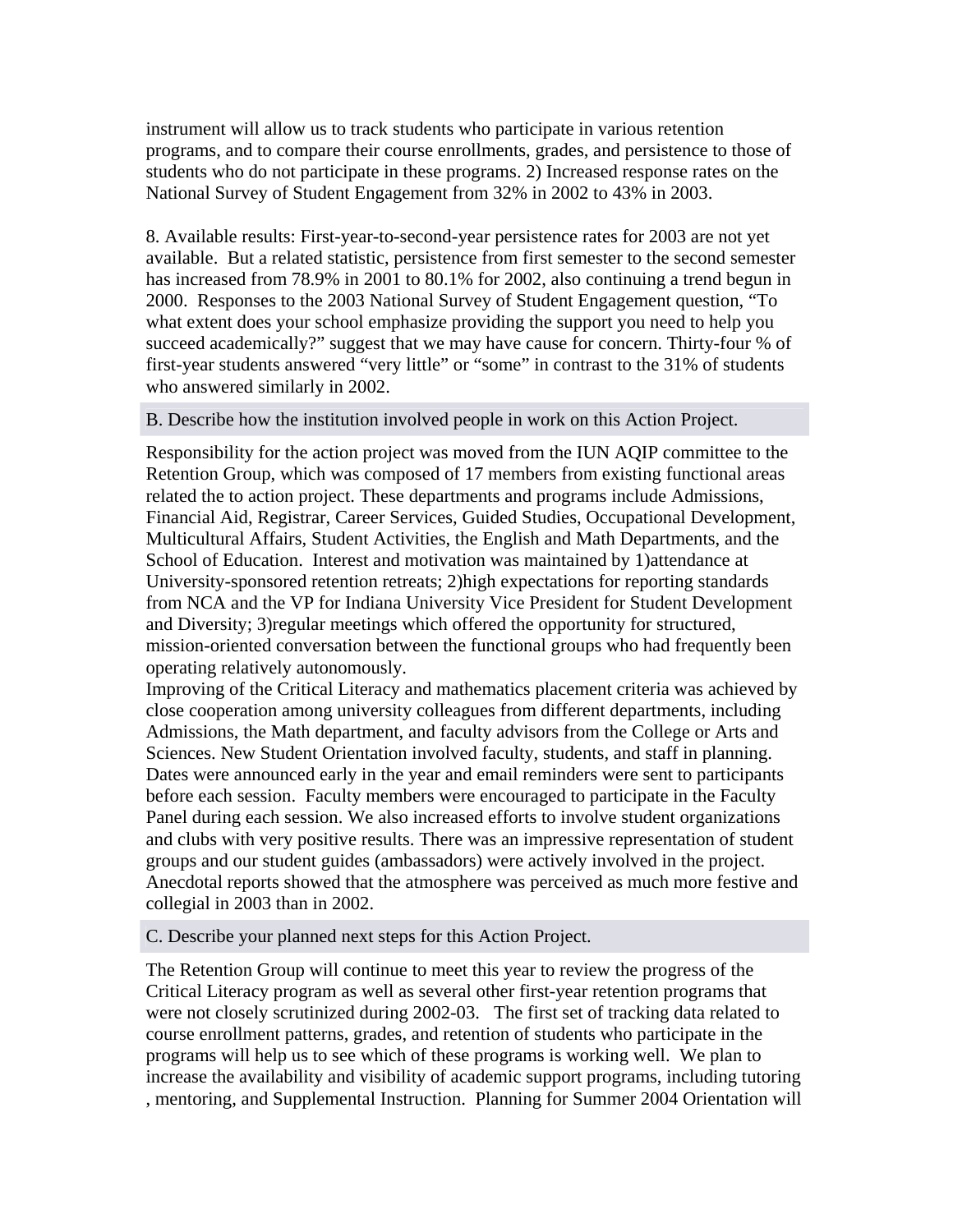begin earlier and will involve more faculty, staff, and students. Sessions that received negative evaluations (e.g. the Student Panel was perceived as "lecturing") will be revamped.

# D. Describe any "effective practice(s)" that resulted from your work on this Action Project.

Effective practices included inviting parents to orientation (stakeholder satisfaction), outsourcing to Monster.com (cost effective). It is too early to tell whether the Critical Literacy program will lead to greater persistence, but the tracking system has the potential to give us very specific data linking program participation to outcomes, in contrast to global measures of retention.

E. What challenges, if any, are you still facing in regards to this Action Project?

Increasing retention among poorly prepared and ambivalent students continues to be a challenge. Thirty-three % of newly enrolled first year students ranked in the bottom 50% of their high school class in 2002. Retention rates for students who finish their first semester with a GPA lower than 2.0 have the lowest persistence-to-second semester rates (50% in 2002). The challenge for the Critical Literacy Program is to clearly and positively communicate to students, parents, and members of the university community the benefits of the Critical Literacy Program for such students and to establish confidence in our assessment program. Actively involving the faculty in establishing proper placement is a step towards the confidence goal.

With regard to Orientation, our greatest challenge is to coordinate all College and School orientations with New Student Orientation. Currently, many Schools have orientations for their students on dates other than New Student Orientation dates. This is confusing for the student and leads to fewer students attending New Student Orientation. Currently, some divisions do coordinate their orientation and advising sessions with the overall orientation dates. Our goal is to have all divisions do so by next summer. Our strategy is to involve those divisions early on in the planning process and impress upon them the need for a concerted effort to orient our students to not only their division, but to campus in general. In addition we need to provide Orientation (or a comparable experience) to the approximately 300 students who are admitted after mid-August and even during the first 2 weeks of classes (due to late application rather than to slow admissions processing.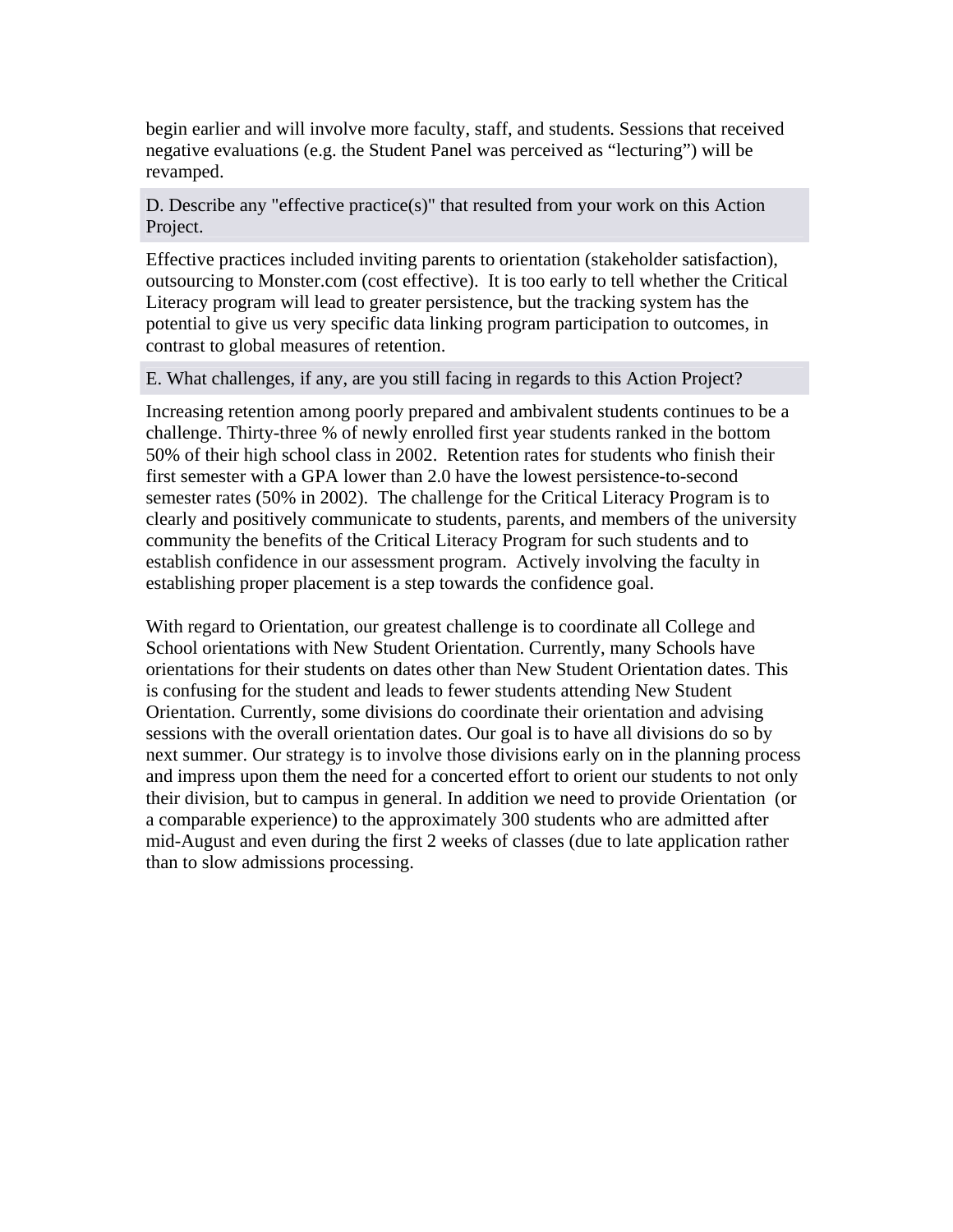# **Action Project**

**Institution:** Indiana University Northwest **Submitted:** 2002-09-23

#### Timeline:

Planned project kickoff date: Target completion date: Actual completion date:

### **A. Give this Action Project a short title in 10 words or fewer:**

## **Beyond the Freshman Year: Improving Academic and Career Advising**

### B. Describe this Action Project's goal in 100 words or fewer:

To ensure that all students receive accurate, timely advising concerning course selection and career selection throughout their undergraduate years. Short term objectives include the following: create advising mechanism for undeclared majors; correct errors and maintain Insite software; continue the review of IUN bulletin, revising where necessary; ensure that advising materials, especially the Bulletin and the Schedule of Classes are consistent; ensure that all students consult advisors before registering; provide placement test results to advisors; encourage enrolled students to seek advising during the regular semester; explore new methods for summer advising. Long-term goal is to integrate career advising with academic advising.

C. Identify the single AQIP Category which the Action Project will most affect or impact:

Primary Category: Helping Students Learn

D. Describe briefly your institution's reasons for taking on this Action Project now - why the project and its goals are high among your current priorities:

The quality of academic advising continues to be a source of concern and among faculty, staff, and students, as shown by responses to two recent surveys. We lack a systematic means of providing advising to undeclared majors. Seniors reported comparatively low levels of career plan discussions with advisors.

E. List the organizational areas - -institutional departments, programs, divisions, or units -- most affected by or involved in this Action Project:

All academic departments, division registrars, advisors, and deans' offices; university Registrar; Admissions, Career Services.

F. Name and describe briefly the key organizational process(es) that you expect this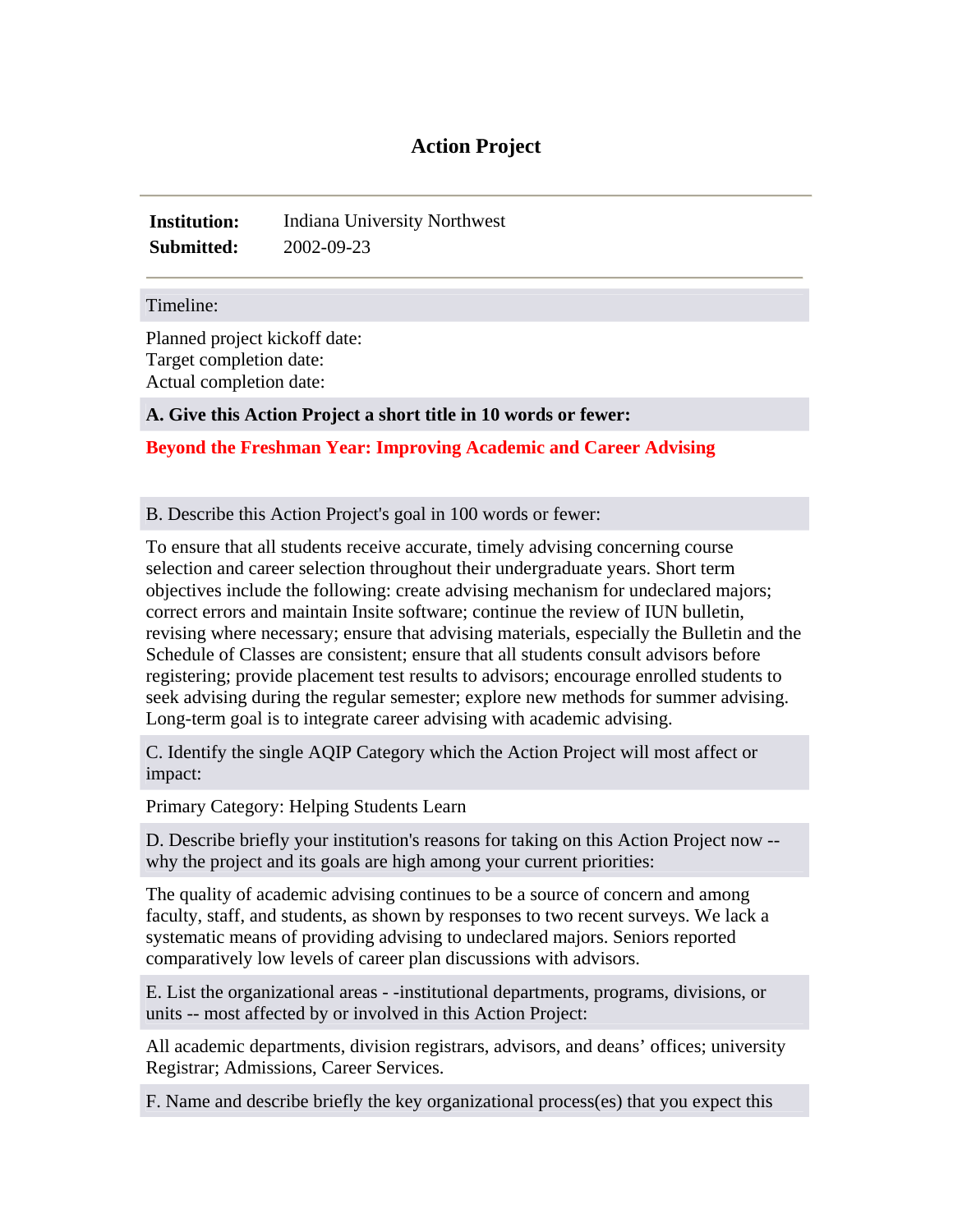Action Project to change or improve:

Advising, placement testing, registration, preparation of bulletin and schedule of classes, training of advisors, maintenance of Insite (computerized student record data base).

G. Explain the rationale for the length of time planned for this Action Project (from kickoff to target completion):

Publish withdrawal, add/drop, and NSSE and Graduate Survey results on academic and career

advising satisfaction.

H. Describe how you plan to monitor how successfully your efforts on this Action Project are progressing:

Number of calls from faculty advisors to registrars for clarification; faculty satisfaction with advising materials, particularly Insite; perceptions among Admissions and deans' office staff of advisor availability; percent of students who consult with advisor before registering.

I. Describe the overall "outcome" measures or indicators that will tell you whether this Action Project has been a success or failure in achieving its goals:

National Survey of Student Engagement (NSSE) reports of satisfaction with academic advising and career advising; IUN graduate survey of student satisfaction with academic and career advising; number of students "surprised" by graduation requirements due to inadequate advising; # of add/drops and withdraws by semester; number of exceptions made in order to meet graduation requirements.

J. Other information (e.g., publicity, sponsor or champion, etc.):

On College Student Report (NSSE), percent of students who appraise the quality of academic advising as good or excellent will rise from current 68% to 75 percent. Percent of seniors who report discussing career plans with advisor often or very often will rise from 30% to 50 percent.

Establish baseline rate of students in each class who consult Career Services.

Number of withdraws and add/drops will decline by 10% relative to current rates. Appraisals of good or excellent advising will rise to 85%.

Reports of discussing career plans by seniors will rise to 80%. Use of Career Services by seniors will increase by 10% over baseline.

Number of add/drops and withdraws will decline by 10% over previous year.

Appraisals of good or excellent advising will rise to 90%.

Reports of discussing career plans by seniors will rise to 90%.

Use of Career Services by seniors will increase by 10% over previous year.

Number of add/drops and withdraws will decline by 10% over previous year.

Last Action Project Update: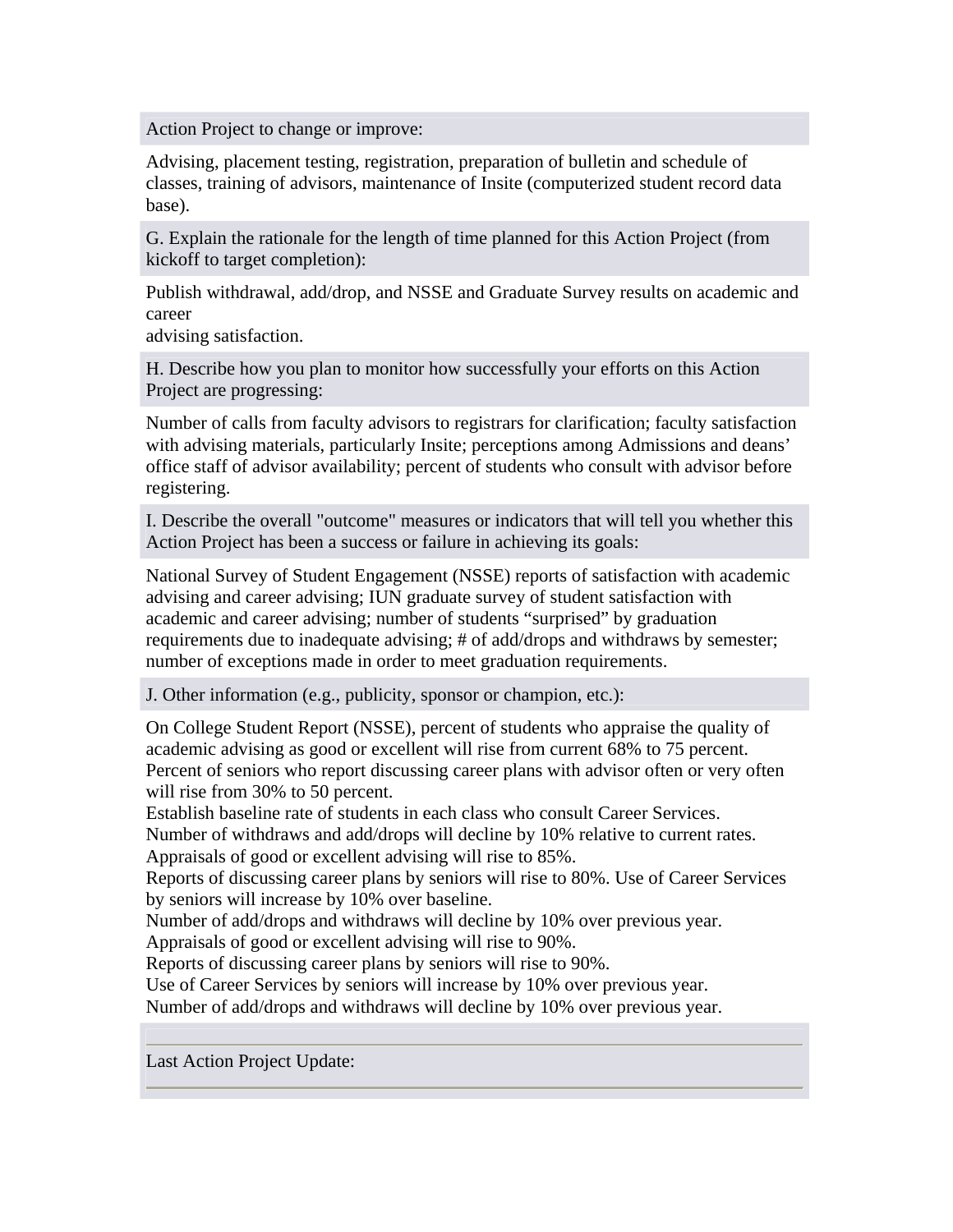A. Describe the past year's accomplishments and the current status of this Action Project.

1. The College of Arts and Sciences, which has taken advising responsibility for undeclared majors, refined procedures for advising both undecided and decided students during the Summer when large numbers of faculty are not on campus. For returning and new students who have declared majors, the 15 academic departments provided the Dean's office schedules of summer availability. To meet the needs of new students who had not chosen a major, four faculty members were offered stipends in return for advising during the summer as well as during the school year. Two hundred and fifty-four students with undecided majors were assigned to these special advisors. Student satisfaction surveys were completed by 67 (26%) of these students during Summer and Fall of 2002. For each of the 8 satisfaction questions (e.g. "My advisor creates an atmosphere in which I fell comfortable") between 50 and 75 percent of the respondents strongly agreed with the statement. In addition students offered many positive comments about the helpfulness of their advisor.

2. Placement tests required of new admitted students in Math and English Composition are now scored immediately. They are made available to academic advisors by simply handing the student copies of the results, instead of routing the results to the College or School Deans and then the departments, as had been done in the past. Students now carry their results to the first advising session. Complaints from faculty concerning the unavailability of placement test results have declined sharply, according to COAS Dean's office staff members.

3. A proposal for requiring undecided students to obtain career counseling through Career Services has been designed by the Retention Group, submitted to the Dean's Council and accepted for implementation. Data from the registrar revealed that over 100 students enrolled during spring of 2003 had completed more than 26 hours (sophomore status) but had not yet declared a major. Even though this group is relatively small, the literature suggests that they are at high risk for failure to graduate. In the first attempts to increase retention beyond the freshman year, the proposal will target this group of students by requiring that they explore career options before they may register, and the University has committed funds for an additional staff position to handle the demands for services.

4. Little progress has been made in several areas targeted by this Action Project. The errors in Insite, the computerized data base of student records used by faculty and students for advising purposes, have not been corrected because the University is in the middle of a conversion to People Soft. The Bulletin and the Schedule of Classes have not been reviewed for inconsistencies. No new steps have been taken to ensure that all students consult academic advisors before registering, and methods for integrating career advising with academic advising are still in the discussion stages within the Retention Group.

5. Results: The 2003 NSSE results revealed that 30% of first-year and 30% of seniors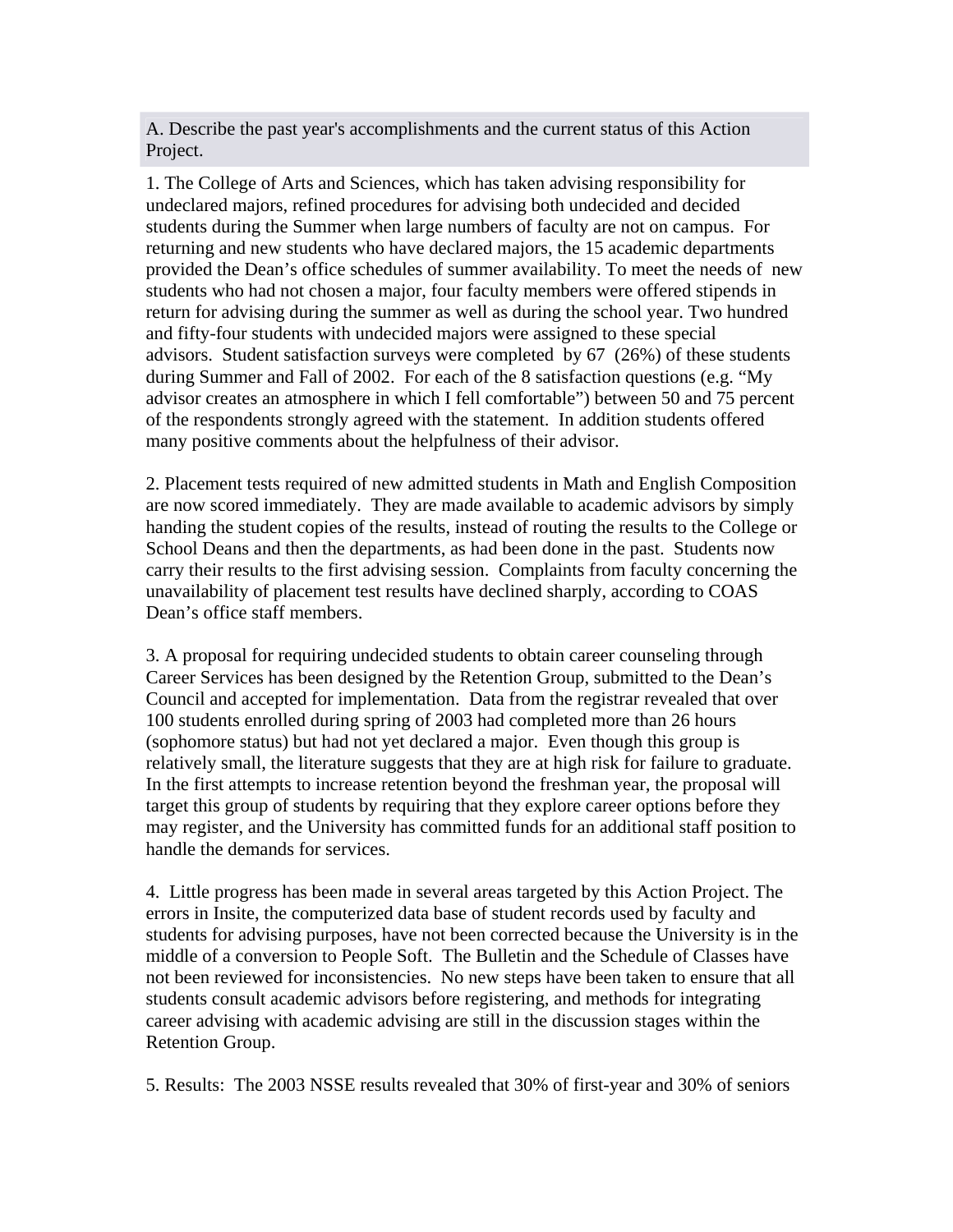rated the quality of academic advising as either fair or poor. These figures are not wildly different from other Master's level institutions and are consistent with those reported in past years, but they are inconsistent with survey results reported above for Undecided students advised by College of Arts and Sciences Faculty. This discrepancy needs further exploration. Concerning career discussions with advisors, 67% of seniors in 2002 and 71% in 2003 reported either sometimes or never having had such discussions. These frequencies are significantly lower than those reported by other Master's level universities. The failure to address this goal is reflected in the similar results for the 2 years.

### B. Describe how the institution involved people in work on this Action Project.

Discussion of the proposal to require career services consultation involved all 17 members of the Retention Committee and was extended over many months. Feedback has been received from members of the Deans' Council as well as the College of Arts and Sciences staff members.

## C. Describe your planned next steps for this Action Project.

During the next year the plan to move forward will include explaining the program to the undecided students and the college of arts and sciences advisors as well as making the campus aware of the services. The Director of Career Services will present the proposal and referral process to the College of Arts and Science faculty during their staff meeting. The Director of Career Services will work with Director of Marketing to determine which vehicles of media will best serve getting the word to students, faculty advisors and campus at large. The Director of Career Services will work with the Associate Vice Chancellor for Enrollment Management and the Director of Human resources to complete necessary processes to hire and train the additional personnel.

Concerning academic advising, the Retention Group will review academic and career advising processes within the Schools and Colleges to learn where sources of student dissatisfaction lie and then suggest methods for changing these processes to the School and College Deans. The Associate Dean for Enrollment Management will offer an advising workshop through the Center for Excellence in Teaching.

D. Describe any "effective practice(s)" that resulted from your work on this Action Project.

Effective practices have not yet emerged from this Action Project.

E. What challenges, if any, are you still facing in regards to this Action Project?

Difficulties with academic and career advising goals may be due to the fact that advising of advanced students is handled by faculty or professional advisors within the Schools and Colleges. While we have enhanced the convenience of registration by offering telephone and computer access, we have eliminated opportunities for high quality student-faculty interaction concerning course and career decision-making, as students may now register without speaking to an advisor. There are no accountability standards or measurement processes for tracking advising. Little is known about specific advising processes within the Schools because the members of the Retention